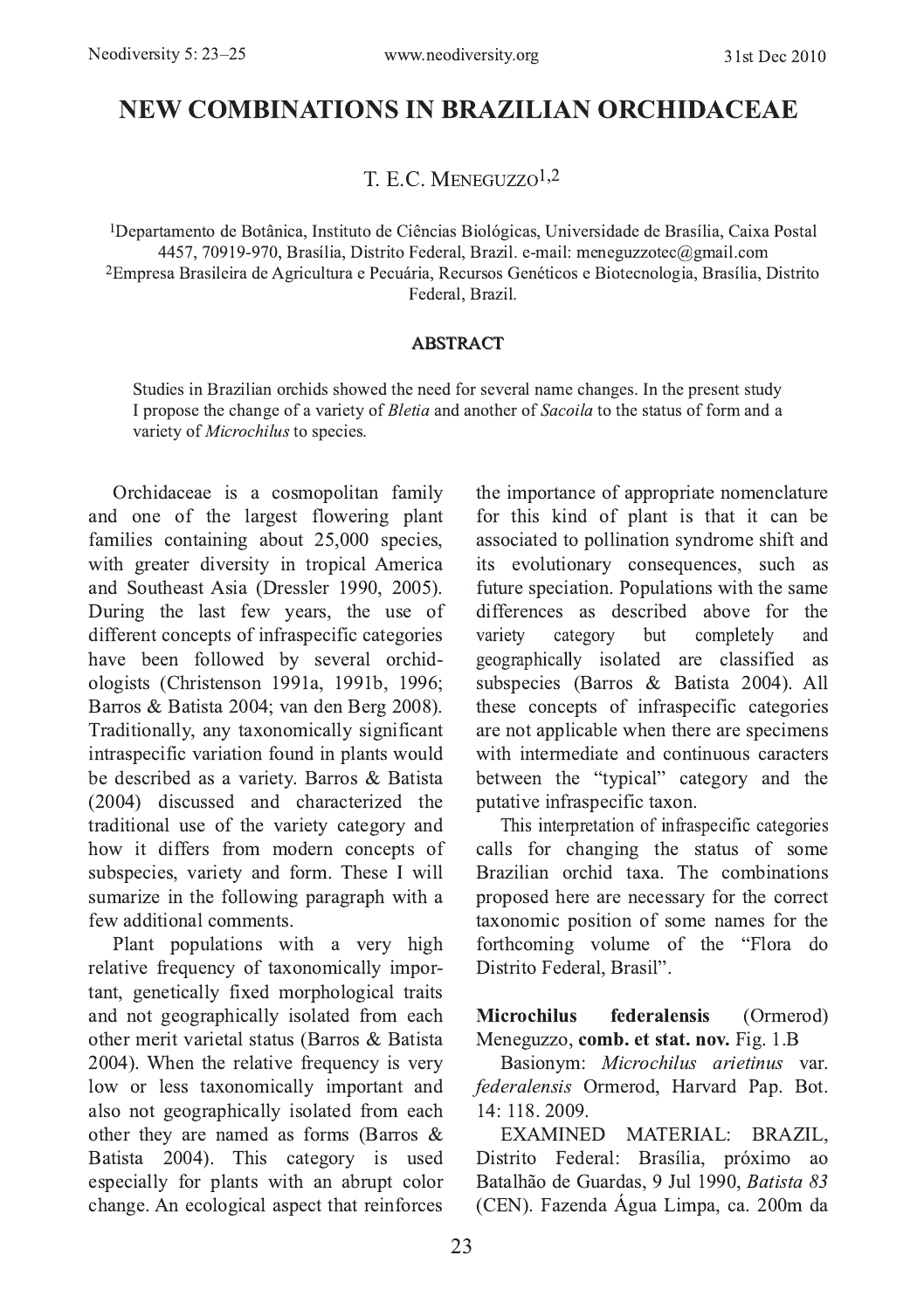

Figure 1. A-D. Microchilus arietinus (Rchb.f. & Warm.) Ormerod. E-H. Microchilus federalensis (Ormerod) Meneguzzo. Dissected flower. A, E. Dorsal sepal. B, F. Petal. C, G. Lateral sepal. D, H. Lip. (A-D. Brade 19402, RB; E-H. Heringer 9171, HB - isotype). Drawn by T.E.C. Meneguzzo.

confluência dos rios Taquara e Onça, 25 Nov 1994, Walter 2293 (CEN). Fazenda Sucupira, rio Fundo, 8 Oct 2000, Batista et al. 1082 (CEN); 31 May 2001, Walter et al. 4862 (CEN). Fundação Zoobotânica, 15 Sep 1963, *Heringer 9171* (isotype HB). Reserva Ecológica do Guará, 22 Jul 1990, Batista 86 (CEN); 22 Sep 1989, Batista 30 (HEPH): 15 Jun 1989, Batista 28 (HEPH). Vargem Bonita, 18 Oct 1976, Heringer 16223 (IBGE): 13 Sep 1978, Heringer 16160 (IBGE, RB).

COMMENTS: After examining collections of this taxon I decided that it should be changed to species level. The morphological differences between Microchilus federalensis and *M. arietinus* (Rchb.f. & Warm.) Ormerod are presented in the key bellow and illustrated in Figure 1. The former is here confirmed to be completely geographically isolated from the second by at least 900 km and they occur on different geological formations. M. federalensis is only known from Distrito Federal in the Central Plateau. from 1,000 to 1,200 m of altitude while  $M$ . *arietinus* is distributed in the southern part of Espinhaco range in Minas Gerais and Serra do Mar Range in São Paulo, Paraná and Santa Catarina from sea level to 700 m.

Key to discussed Microchilus species

1. Lip 2.5–3.0 mm long, hypochile oblong, mesochile narrow-triangular; spur 2.0–3.0 mm long; column 2.5–3.0 mm long; plants from Minas Gerais, São Paulo, Paraná and 

1'. Lip  $4.5-5.0$  mm long, hypochile elliptical, mesochile transverse-elliptic; spur 4.0–5.0 mm long; column  $3.5-4.0$  mm long; plants from Distrito Federal ...................... 

### Sacoila lanceolata f. luteoalba (Rchb.f.) Meneguzzo, comb. et stat. nov.

Basionym: Stenorrhynchos australe var. luteoalbum Rchb.f., Otia Bot. Hamburg. 2: 83.1881.

Stenorrhynchos orchioides var. luteoalbum (Rchb.f.) Cogn., Fl. Bras. (Martius) 3(4): 178. 1895. Spiranthes lanceolata var. luteoalba (Rchb.f.) Luer, Native Orchids Florida: 120. 1972. Stenorrhynchos lanceolatum luteoalbum (Rchb.f.) W.J.Schrenk, var. Orchidee (Hamburg) 28: 103. 1977. Sacoila lanceolata var. luteoalba (Rchb.f.) Sauleda, Wunderlin & B.F.Hansen, Phytologia 56: 308. 1984. Stenorrhynchos lanceolatum var. luteoalbum (Rchb.f.) L.C.Menezes, Orauídeas Plan. Centr. Bras. 281. 2004, nom. superfl. Stenorrhynchos lanceolatum var. aurantiacum Pabst, nom. nud.

**EXAMINED** MATERIAL: BRAZIL, Distrito Federal: Brazlândia, em uma pastagem, 25 Sep 1990, Salles s.n. (CEN 26598). Lago Sul. Cristo Redentor, 14 Sep 1998, Pereira Neto 87 (IBGE). Rio Preto, divisa Minas Gerais - Distrito Federal, 11 Oct 1976. Heringer 11562 (HB, UB). Ca. 1 km da ponte do rio Preto, 17 Nov 2002, Rezende et al. 655 (CEN). Minas Gerais: Paraopeba, 4 Fev 1956, Heringer 3668 (UB). Fazenda Rasgão, ca. 3 km de Paraopeba, 30 Jan 1959, Heringer 5062 (UB). Pernambuco: São Lourenço da Mata, engenho São Bento, 26 Dec 1963, Lima 63